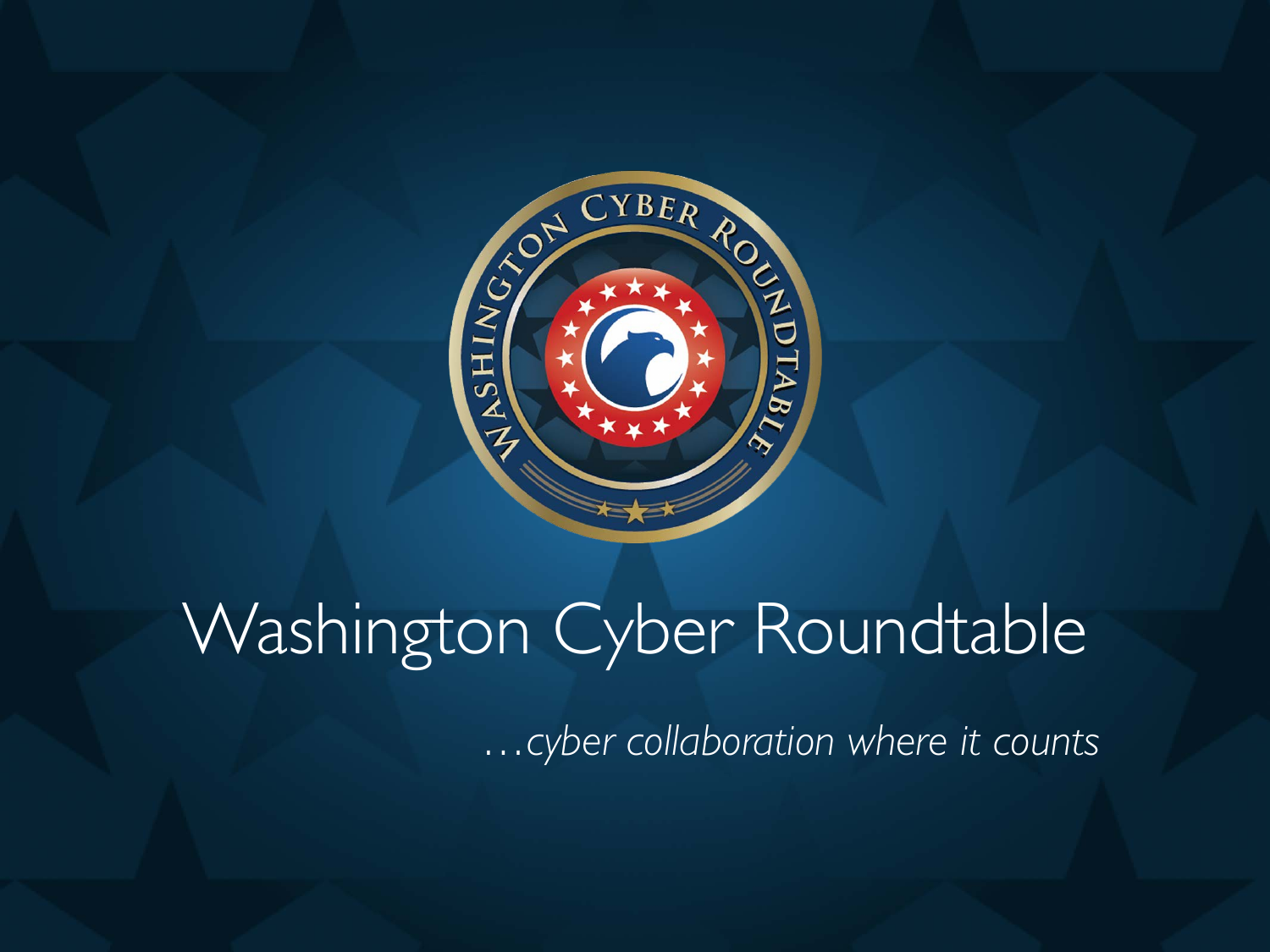## Who We Are



- An industry liaison group dedicated to enhancing the vitality and security of cyberspace
- A non-profit,  $501(c)(6)$  organization comprised of leading technology innovators, professional services firms, and systems integrators
- A vehicle for the public sector to constructively engage business executives and technical experts to address cyber challenges related to security, policy, technology, analysis, and training
- Celebrating our  $10^{th}$  year of operations

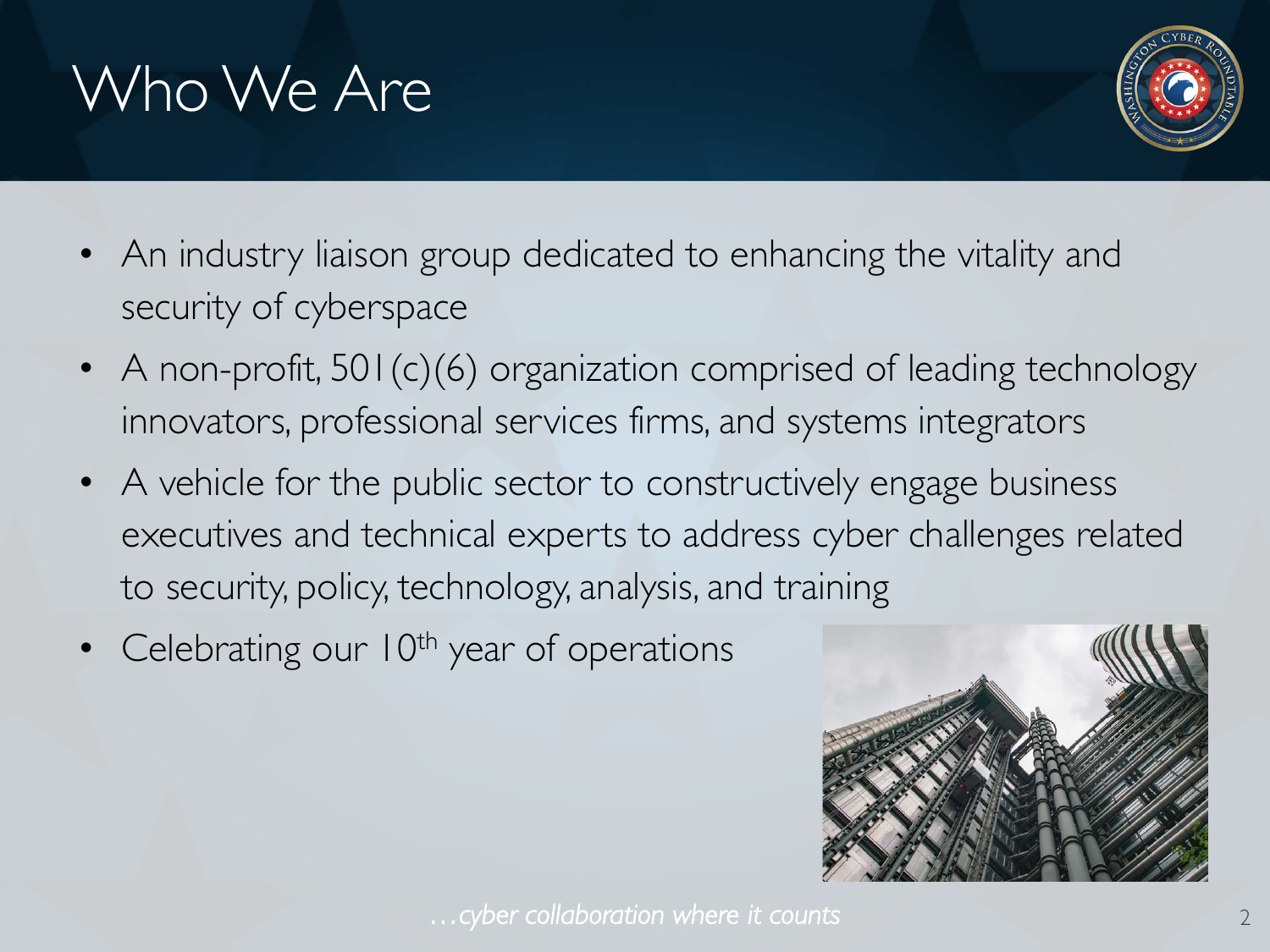#### *…cyber collaboration where it counts* 3

### What We Do

- Provide a non-attribution environment and conflict-free mechanism for the public sector to access the expertise of industry
- Moderate roundtable discussions led by government officials to discuss the discrete cyber challenges they face
- Conduct in coordination with government partners – voluntary member-led projects that deliver solutions to those specific government challenges



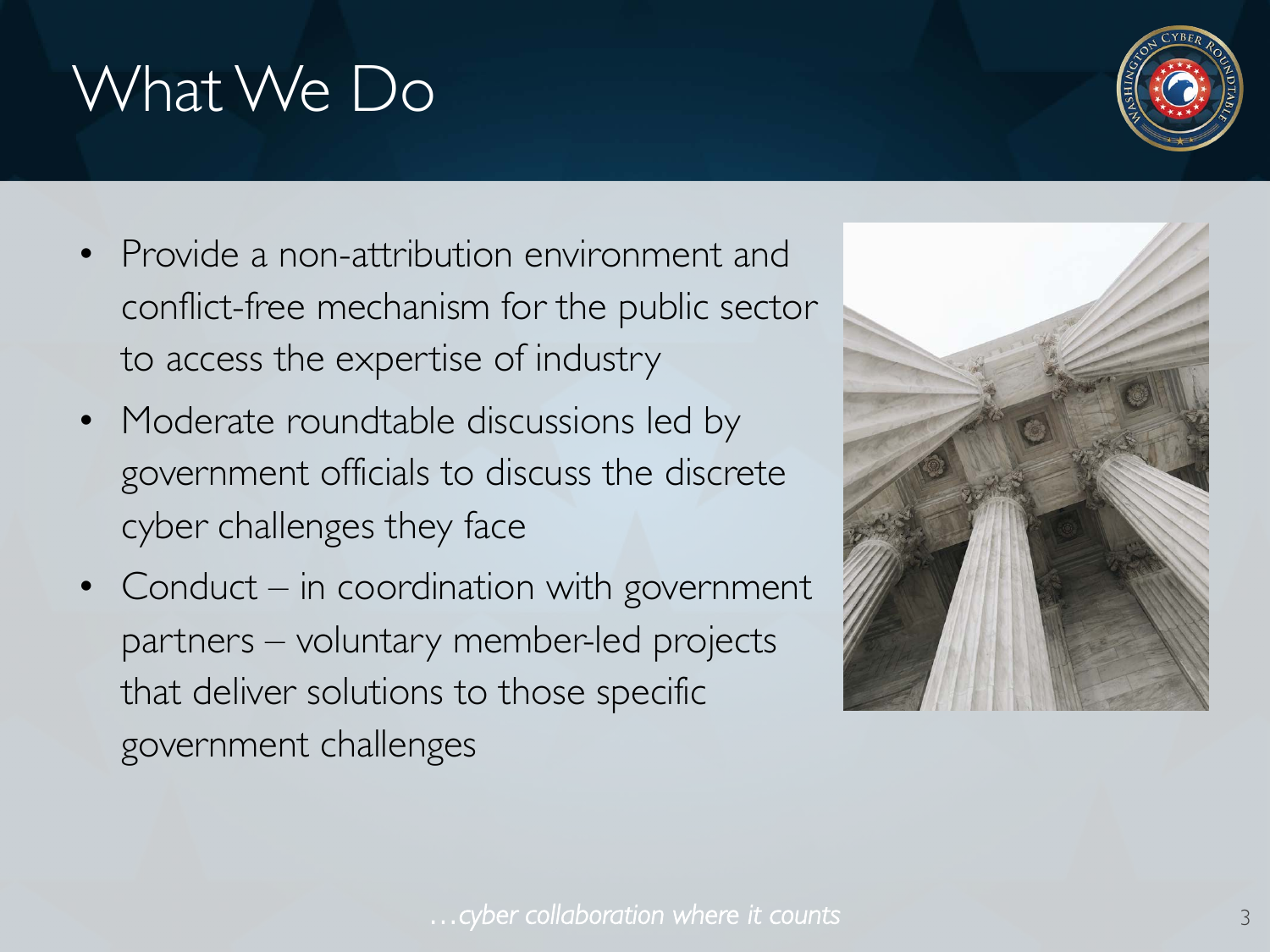## How We Operate

- Non-profit entity funded by member dues
- No government funding
- No lobbying activities
- Focused, tailored, impactful projects
- Accessible across Federal, State, and local governments
- Programs shaped by member objectives and interests



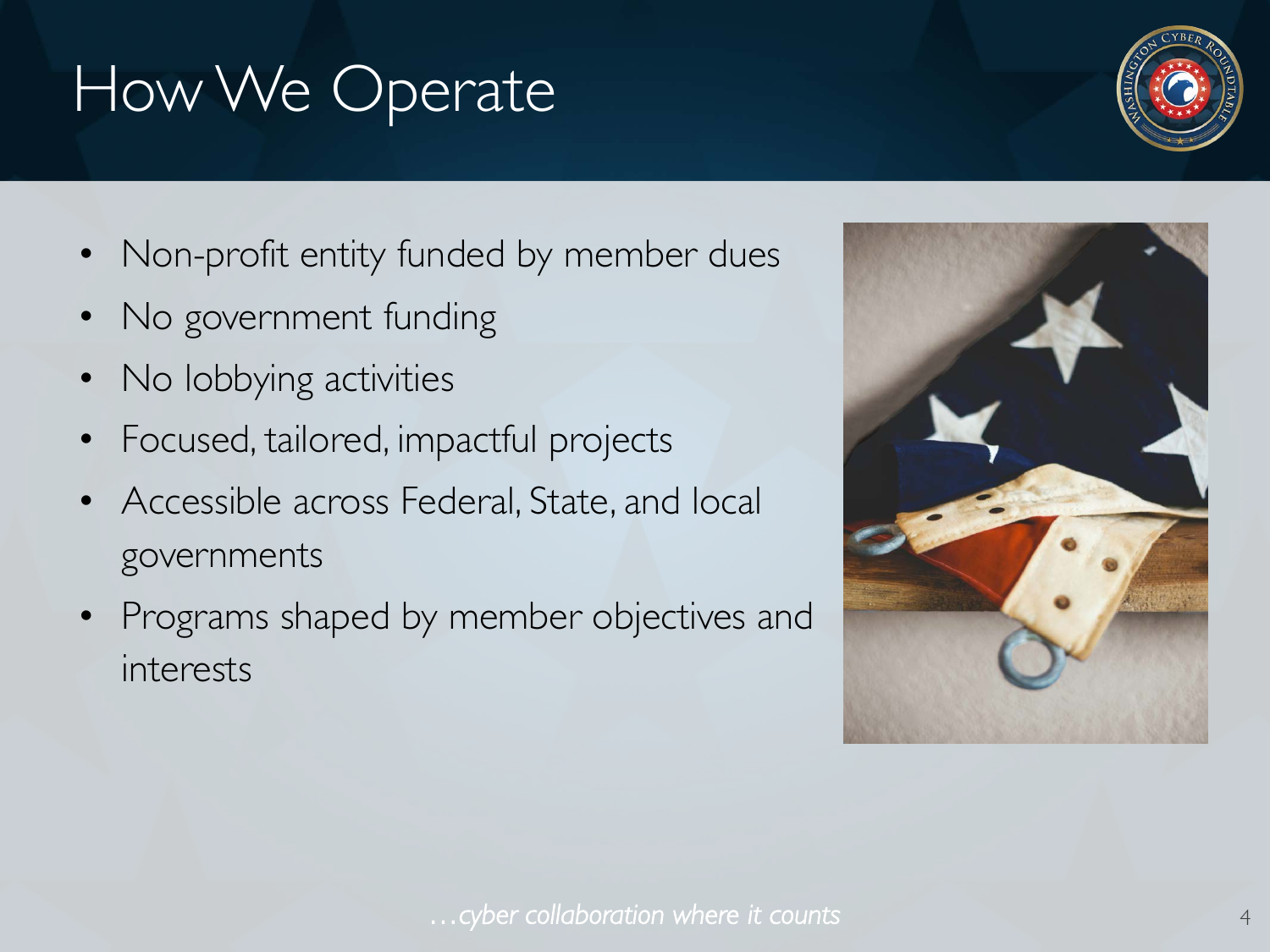## Why Members Join and Participate



Members actively contribute to roundtables and reports to:

- Improve the Nation's cyber posture
	- Bring management and technical expertise to bear on major issues that impact our security and economy
- Gain insights on trends in the cyber community



- Identify national priorities and collaborative opportunities
- Have an outsized impact
	- In an intimate and focused setting, shape solutions to challenges that cut across specific programs and corporate objectives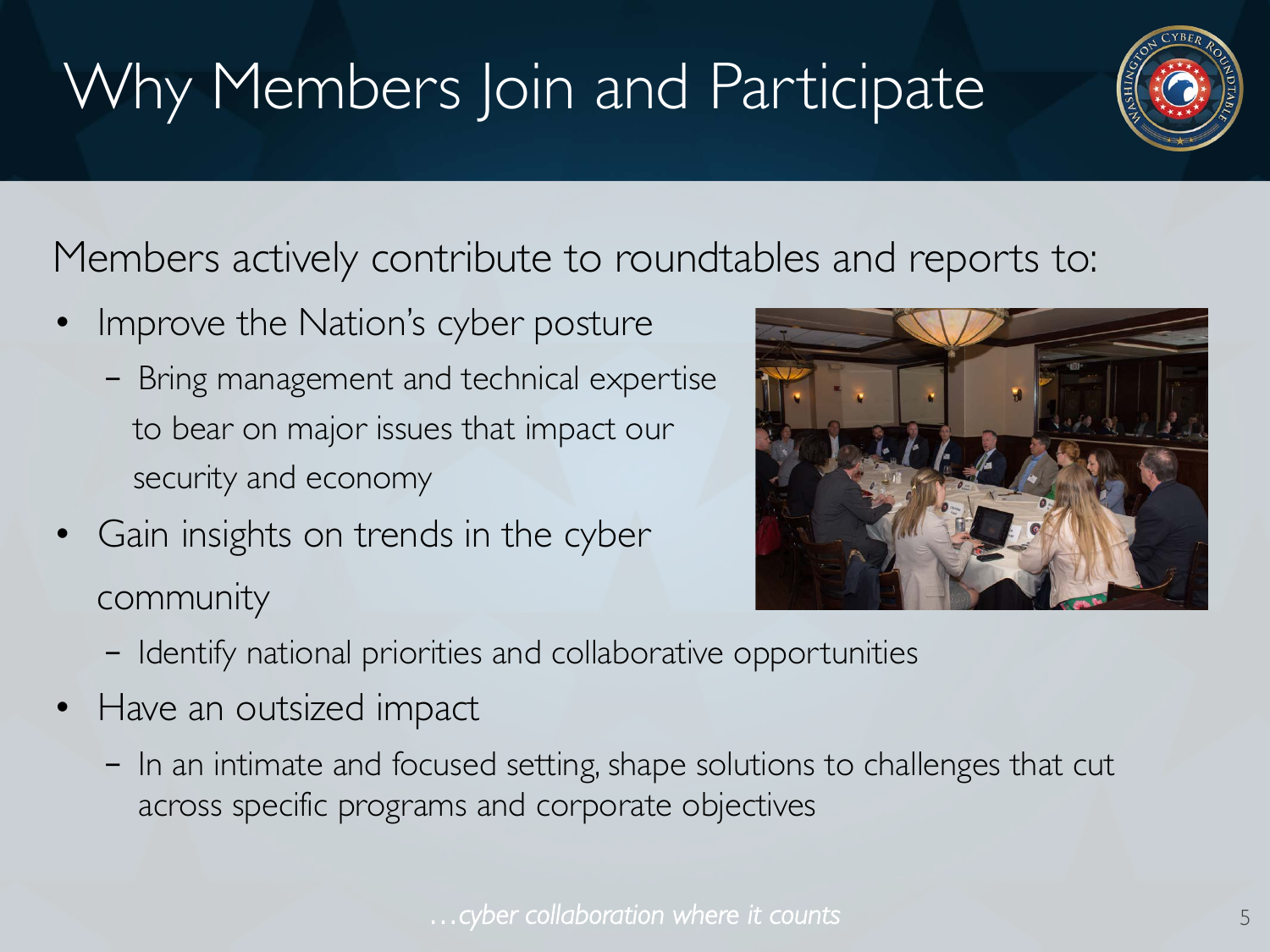### Previous engagements have involved:

• National Security Agency (NSA)

Federal Partners

- Office of the Director of National Intelligence (ODNI)
- Department of Homeland Security (DHS)
- US Cyber Command (USCYBERCOM)
- Department of Defense (DoD)
- Defense Information Systems Agency (DISA)
- National Counterterrorism Center
- National Institute of Standards and Technology (NIST)
- Federal Bureau of Investigation (FBI)
- United States Secret Service
- Federal Communications Commission (FCC)
- National Aeronautics & Space Administration (NASA)
- **Congress**





Communications

Commission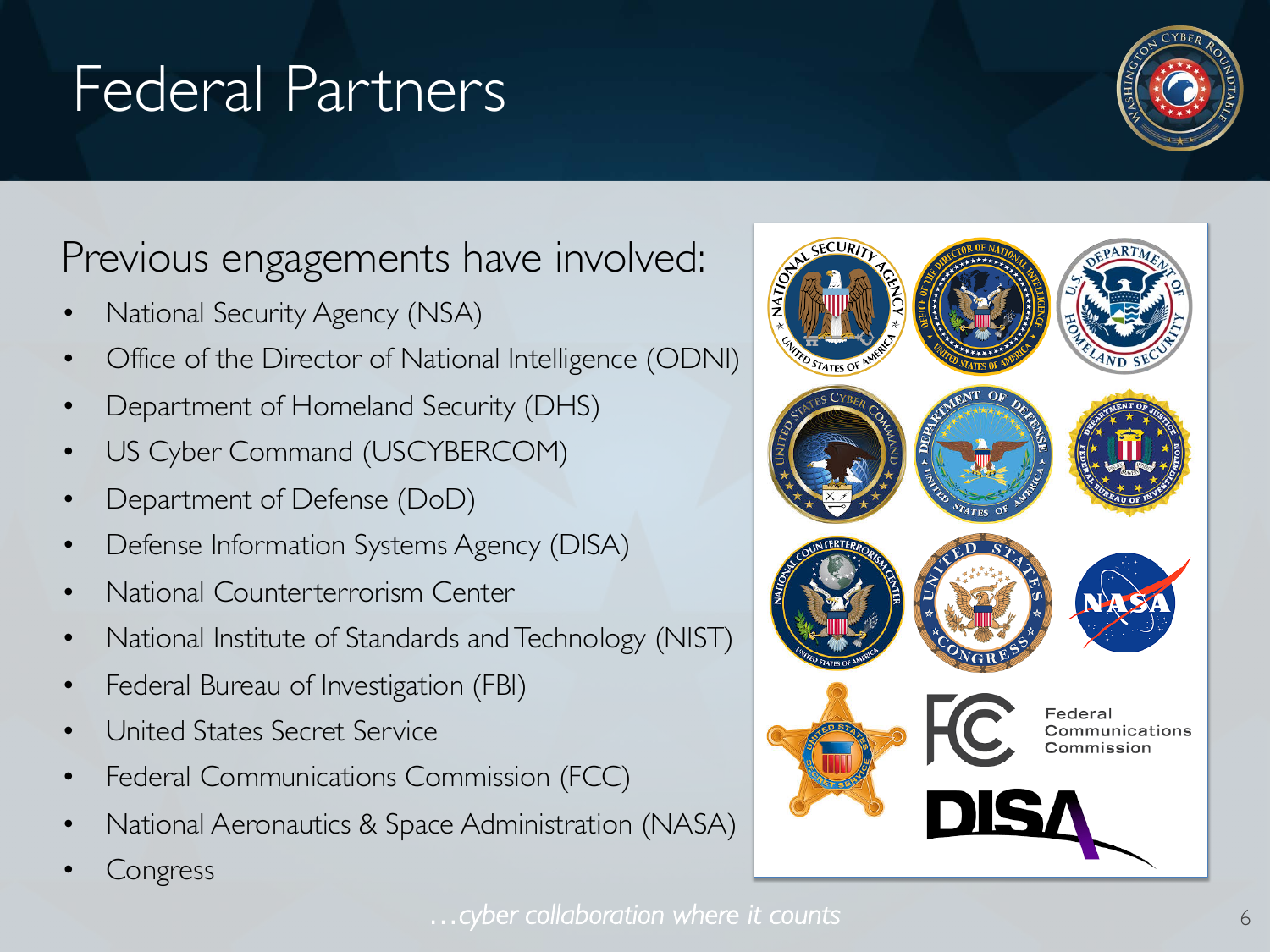# Examples of Engagements 2017











#### National Institute of Standards and **Technology**

• NIST Fellow - NIST SP 800-160

#### United States Cyber Command

Deputy Director for Outreach, Capabilities Development Group

#### George Mason University

Professor & Associate Dir Cyber Security program; former CTO, DHS Office of Cybersecurity and Communications- IOT

#### Continuous Diagnostics and Mitigation/Cyber Insurance Panel

DHS, Industry Risk Management & Insurance Risk Consultant

#### Naval Air Systems Command Cyber Warfare Detachment

• Director - Controls Applicability Assessment

#### Small Business and Cyber Panel

• DoD, Cyber Command & DHS S&T

*…cyber collaboration where it counts* 7